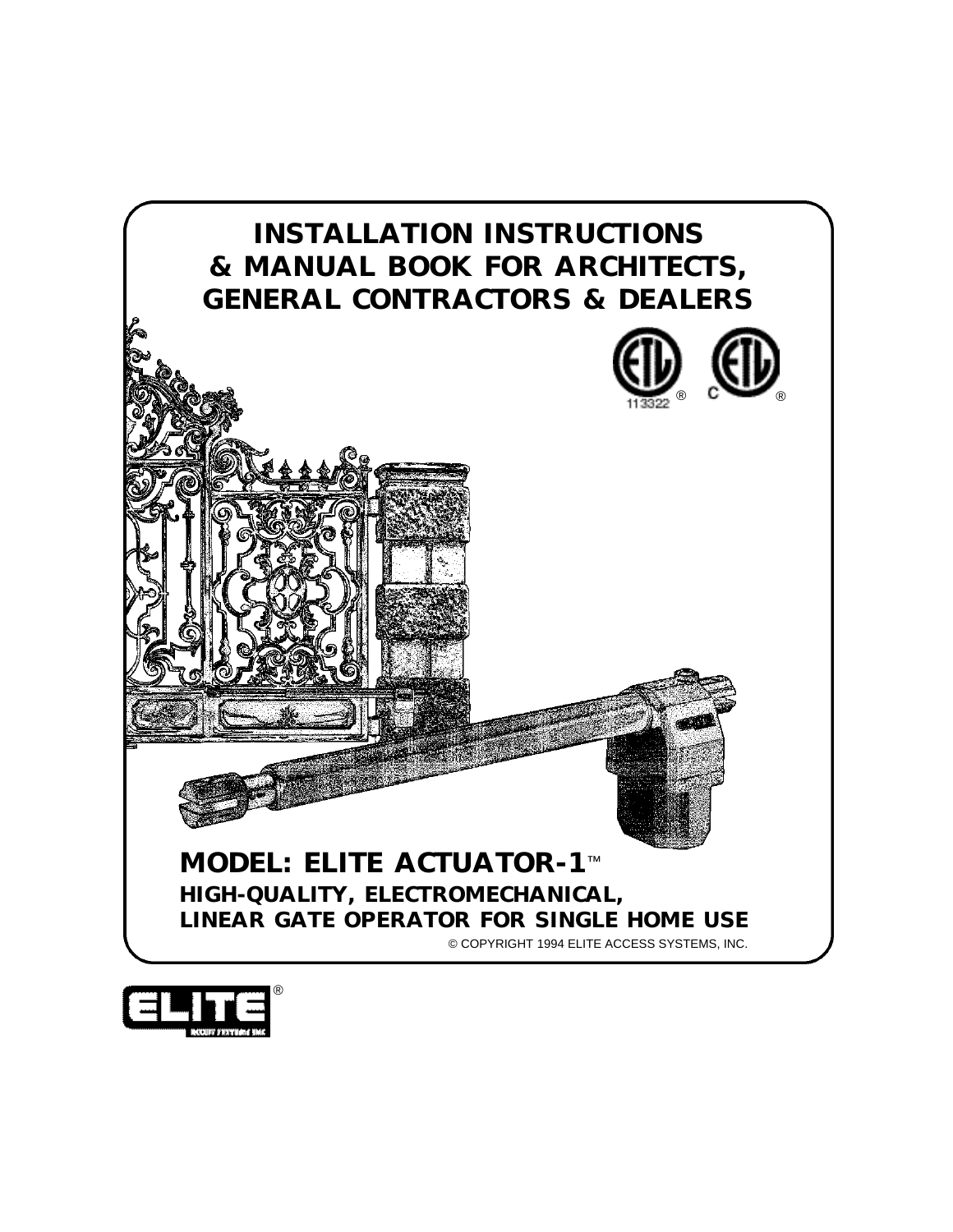# *WARNINGS AND PRECAUTIONS*



**BE SURE TO READ AND FOLLOW ALL THESE IMPORTANT INSTRUCTIONS BEFORE INSTAL-LATION OF THE ELITE ACTUATOR-1. ELITE ACCESS SYSTEMS, INC. IS NOT RESPONSIBLE FOR IMPROPER INSTALLATIONS OR FAILURE TO COMPLY WITH LOCAL BUILDING CODES.**



DO NOT INSTALL NEXT TO SPRINKLERS OR ANY AREA THAT MAY EXPOSE BOTTOM VENTHOLES TO WATER.



NOTFOR INSTALLATION ON SMALLAND LIGHTGATES OR ANY GATE UNDER 4.5' OR 1.5' FRAME. INSTALLATION ON SUCH GATES WILLCAUSE DAMAGE TO THE GATE AND POSTS.



NOTFOR INSTALLATION ON ANY PASSAGES OR DOORWAYS.

*WARNING:*DO NOT LUBRICATE SHAFT. OIL CAN GETINTO THE MOTOR AND DAMAGE IT.



DO NOT INSTALL UPSIDE DOWN, AS WATER WILL GET IN VENT HOLES ON BOTTOM OF OPERATOR AND DAMAGE IT



*CAUTION:* DO NOTBEND THE WIRE CONNECTION FROM THE OPERATOR. TO DO SO WILLCAUSE THE WIRES TO EVENTUALLY BREAK.



ELITE ACTUATOR-1 REQUIRES POSITIVE STOPS TO BE INSTALLED ATOPENING AND CLOSING



POSITIONS OF THE GATE IN ORDER FOR THE GATE OPERATOR TO FUNCTION.

**WARNING: TO REDUCE THE RISK OF INJURY TO PERSONS THE ELITE ACTUATOR-1 IS FOR VEHICULAR GATE USE ONLY**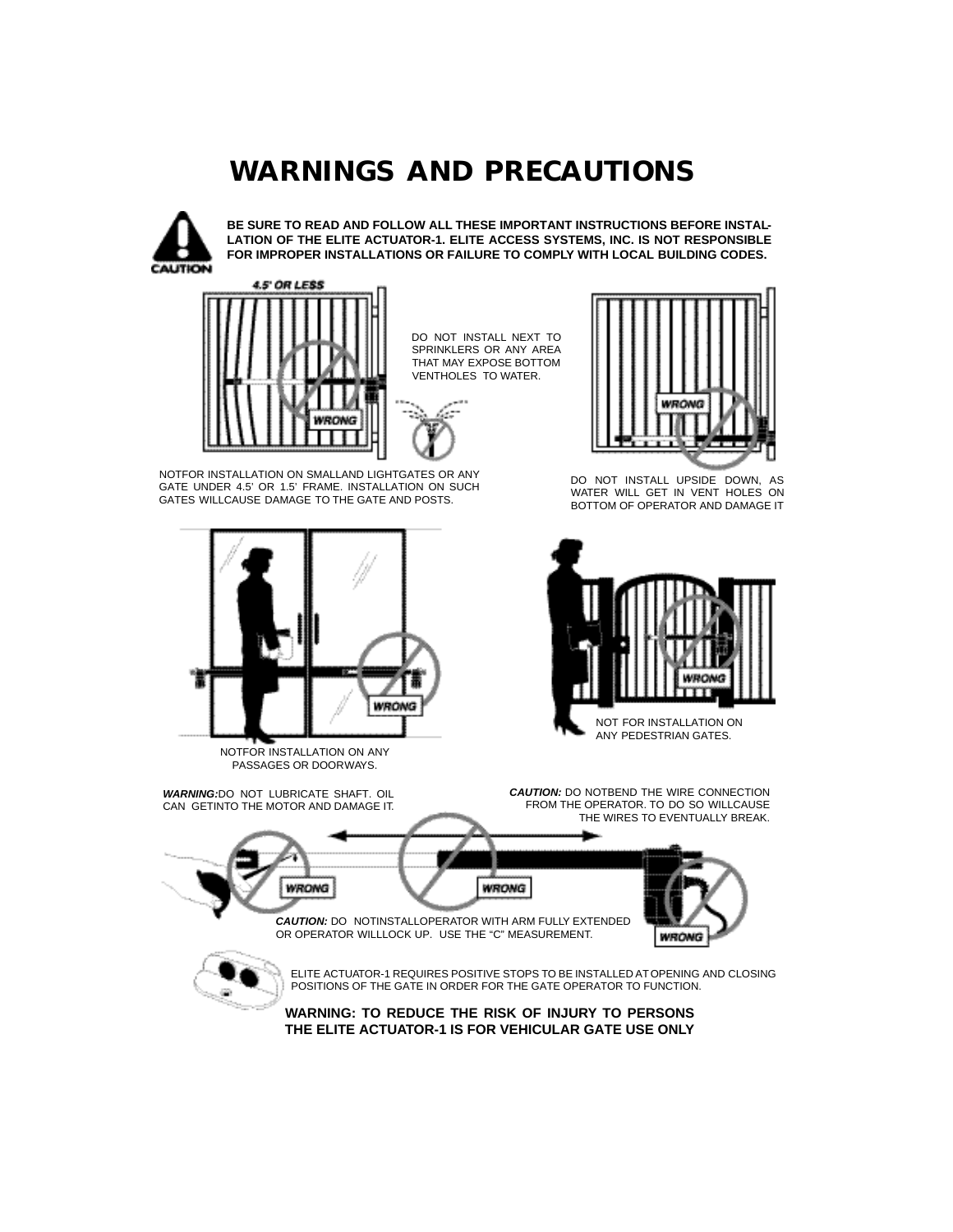

CAUTION: DO NOTINSTALLOPERATOR WITH ARM FULLY EXTENDED OR OPERATOR WILLLOCK UP. USE THE "C" MEASUREMENT. NOTE ELITE ACCESS SYSTEMS, INC. IS NOT RESPONSIBLE FOR IMPROPER INSTALLATIONS OR FAILURE TO COMPLY WITH LOCAL BUILDING CODES. DRAWINGS ARE NOT TO SCALE.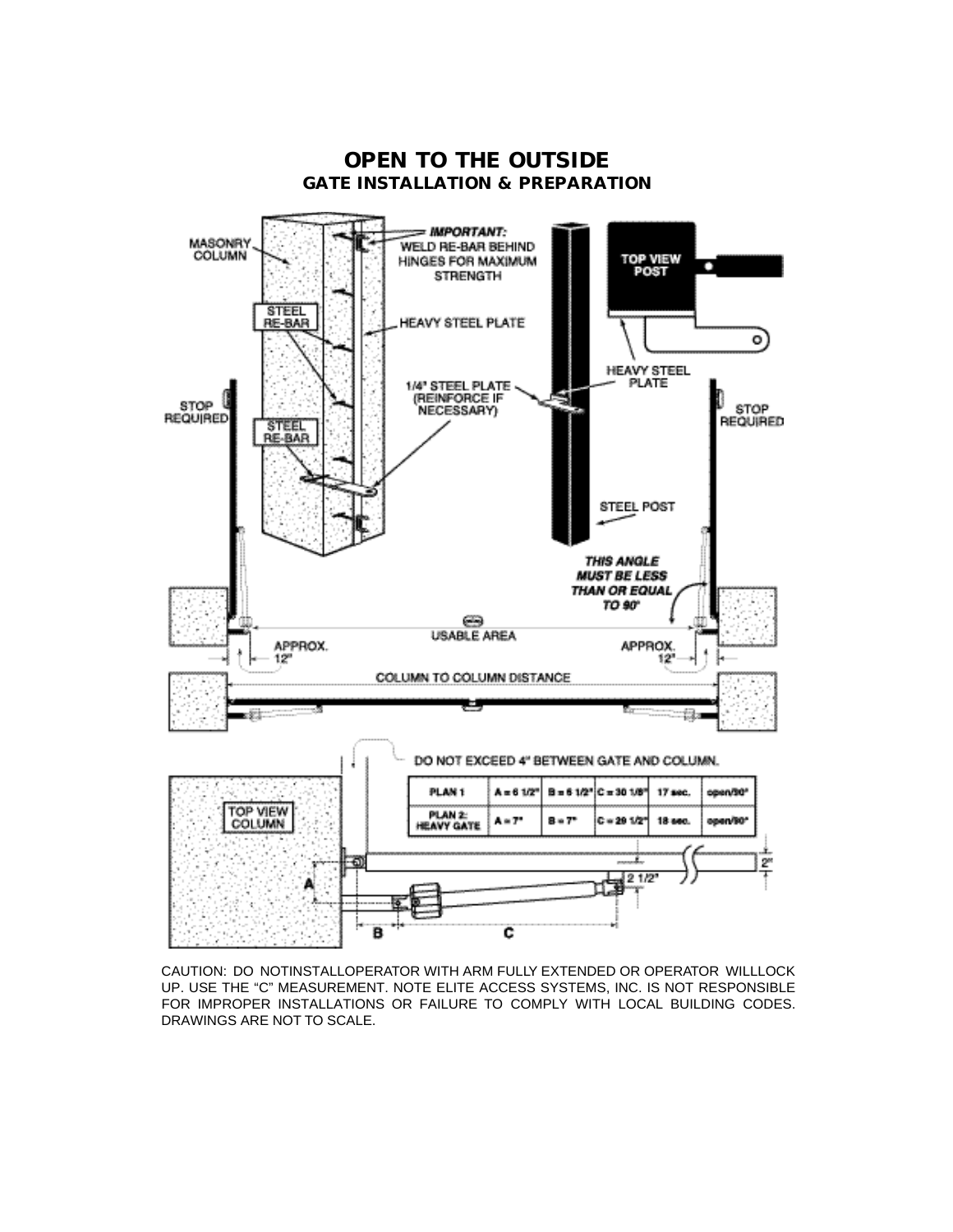

*CAUTION:* DO NOT INSTALL OPERATOR WITH ARM FULLY EXTENDED OR OPERATOR WILL LOCK UP. USE THE "C" MEASUREMENT. *NOTE* ELITE ACCESS SYSTEMS, INC. IS NOT RESPONSIBLE FOR IMPROPER INSTALLATIONS OR FAILURE TO COMPLY WITH LOCAL BUILDING CODES. DRAWINGS ARE NOT TO SCALE.

#### *OPEN TO THE INSIDE GATE INSTALLATION & PREPARATION*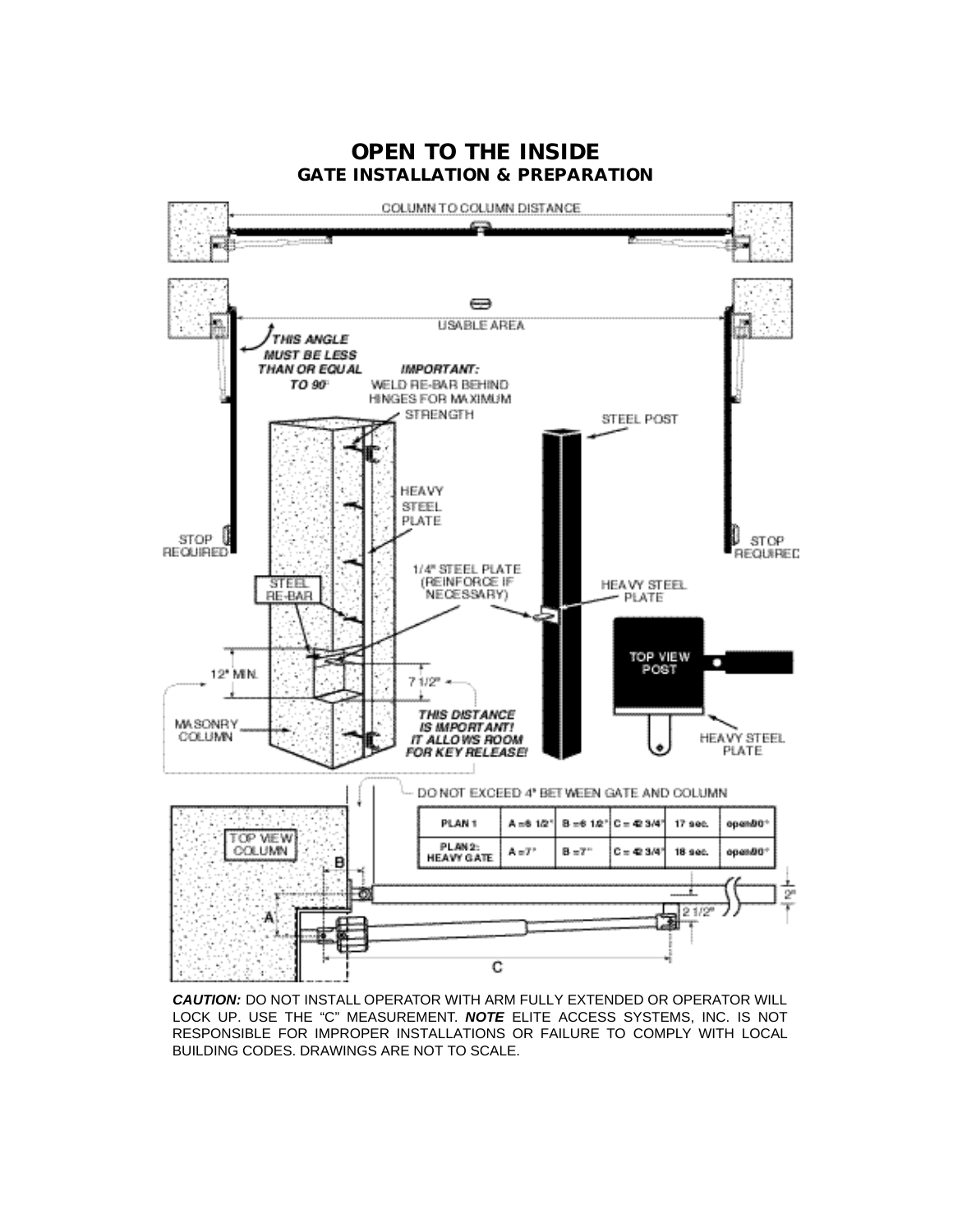## *STEP BY STEP INSTALLATION*



**STEP 1**: POSITION *AND LEVEL* THE OPERATOR, BRACKETS AND PLATE (SEE GATE INSTALLA-TION AND PREPARATION). TACK WELD PLATE AND BRACKETS IN POSITION.



**STEP 3**: *MAKE SURE THE OPERATOR IS LEVEL* OR THE OPERATOR WILLNOT FUNCTION PROP-ERLY. AN OFF-LEVEL INSTALLATION MAY CAUSE THE GATE OR OPERATOR TO FAIL PREMATURE-LY.



**STEP 5**: DETERMINE THE LOCATION, MARK AND DRILL THE HOLES. USE 1/2" RED-HEAD BOLTS. *CAUTION: MOUNT THE POSITIVE STOP ON CON - CRETE ONLY.*



**STEP 2**: REMOVE OPERATOR AND FULLY WELD THE PLATE AND BRACKETS TOP, BOTTOM AND SIDES. **CAUTION: WELDING WITH OPERATOR IN PLACE MAY DAMAGE THE OPERATOR.**



**STEP 4**: INSTALL THE POSITIVE STOPS FOR OPEN-ING AND CLOSING(THIS IS AN OPTIONAL ITEM - MODEL: "A PSA"). IF STOP IS CUSTOM MADE, USE SOME TYPE OF RUBBER GROMMETS OR PADS TO REDUCE NOISE.



**STEP 6: POSITION THE OPERATOR SO THE** PLATE ON THE POST FITS BETWEEN THE OPEN-ING AT THE REAR OF THE OPERATOR. ALIGN THE HOLES AND TAP IN ONE PIN.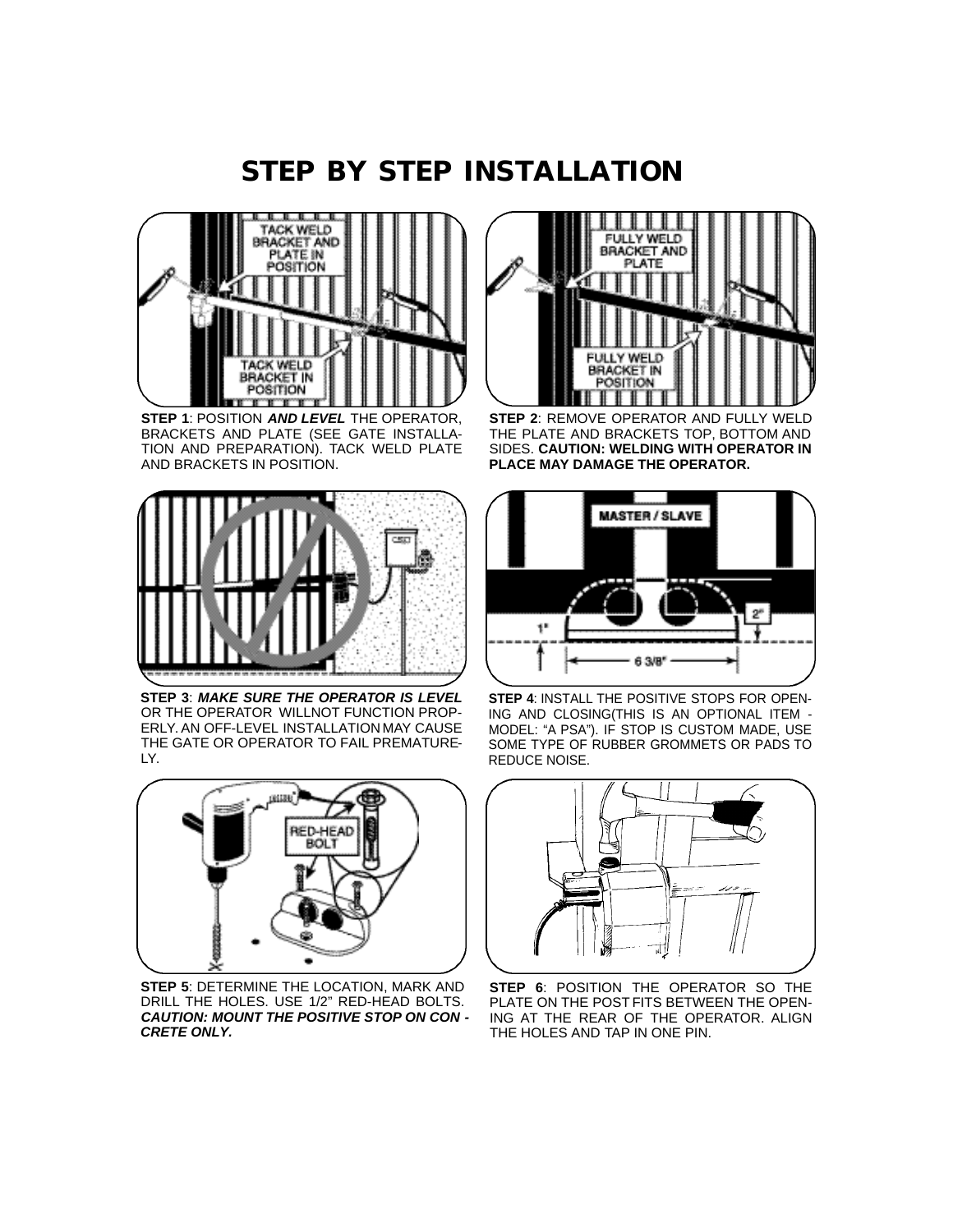## *STEP BY STEP INSTALLATION (cont.)*



**STEP 7**: TO SECURE THE PIN, SNAP ON ONE RETAINING CLIP IN THE GROOVE AT THE BOT-TOM OF THE PIN.



**STEP 9**: TO SECURE THE PIN, SNAP ON ONE RETAINING CLIP IN THE GROOVE AT THE BOT-TOM OF THE PIN.



*PLACEMENT OF ELITE ACTUATOR-1 ON GATE*

FOR STRENGTH PURPOSES, THE FRONT BRACKET MUST BE WELDED IN AN AREA THAT CAN WITHSTAND HEAVY FORCES. DO NOT WELD A CROSS BAR ON JUST A FEW PICKETS OR THE PICKETS WILL BEND. WELD A CROSS BAR ACROSS ALL OF THE PICKETS OR WELD THE FRONT BRACKET AT THE TOP OF THE GATE DIRECTLY TO THE FRAME.



**STEP 8**: POSITION THE OPERATOR ARM SO THE PLATE ON THE GATE FITS BETWEEN THE OPEN-ING AT THE FRONT OF THE OPERATOR. ALIGN THE HOLES AND TAP IN ONE PIN.



**STEP 10**: GENTLY TAP IN PLACE THE PLASTIC KEY RELEASE COVER. NOT MANDATORY.

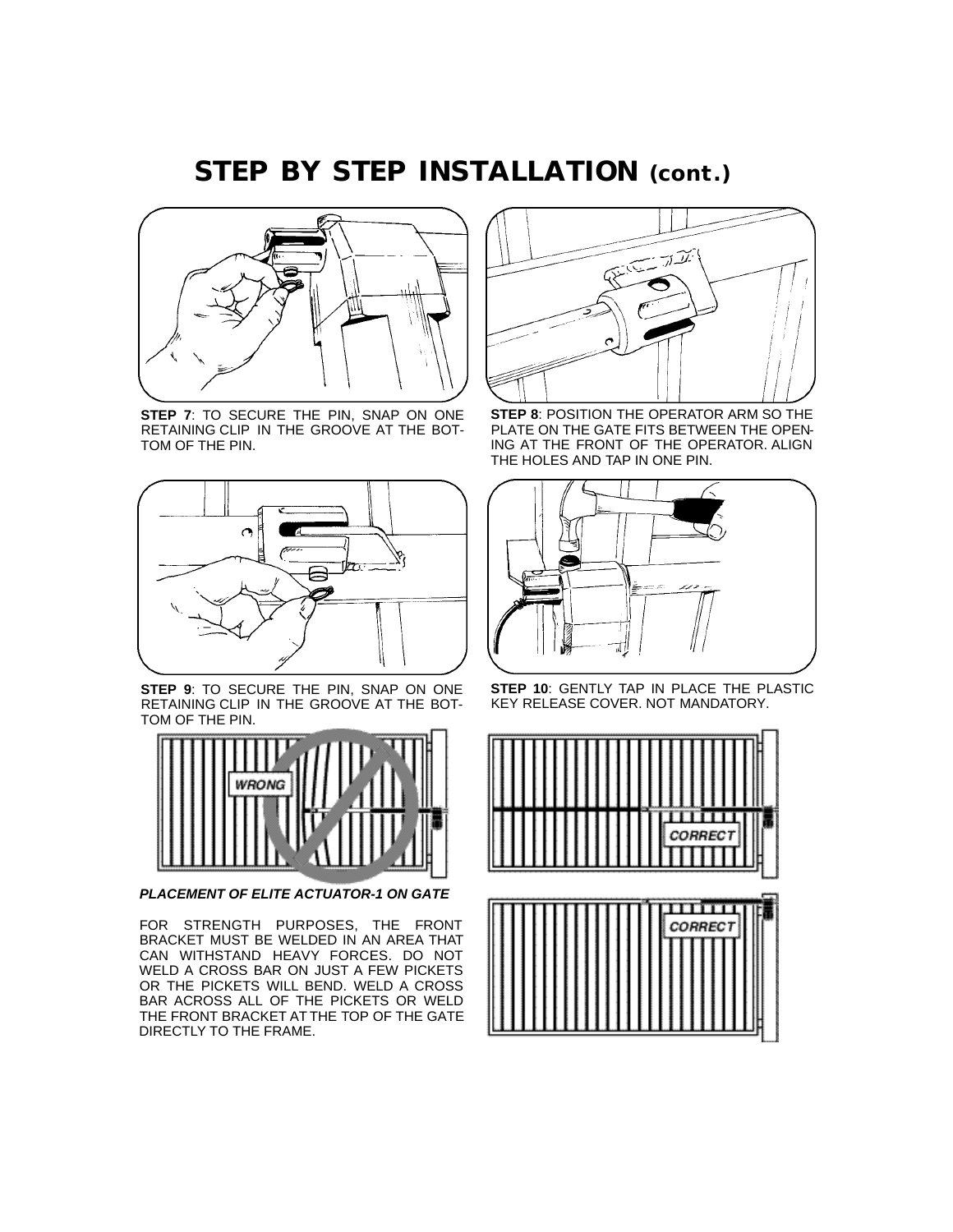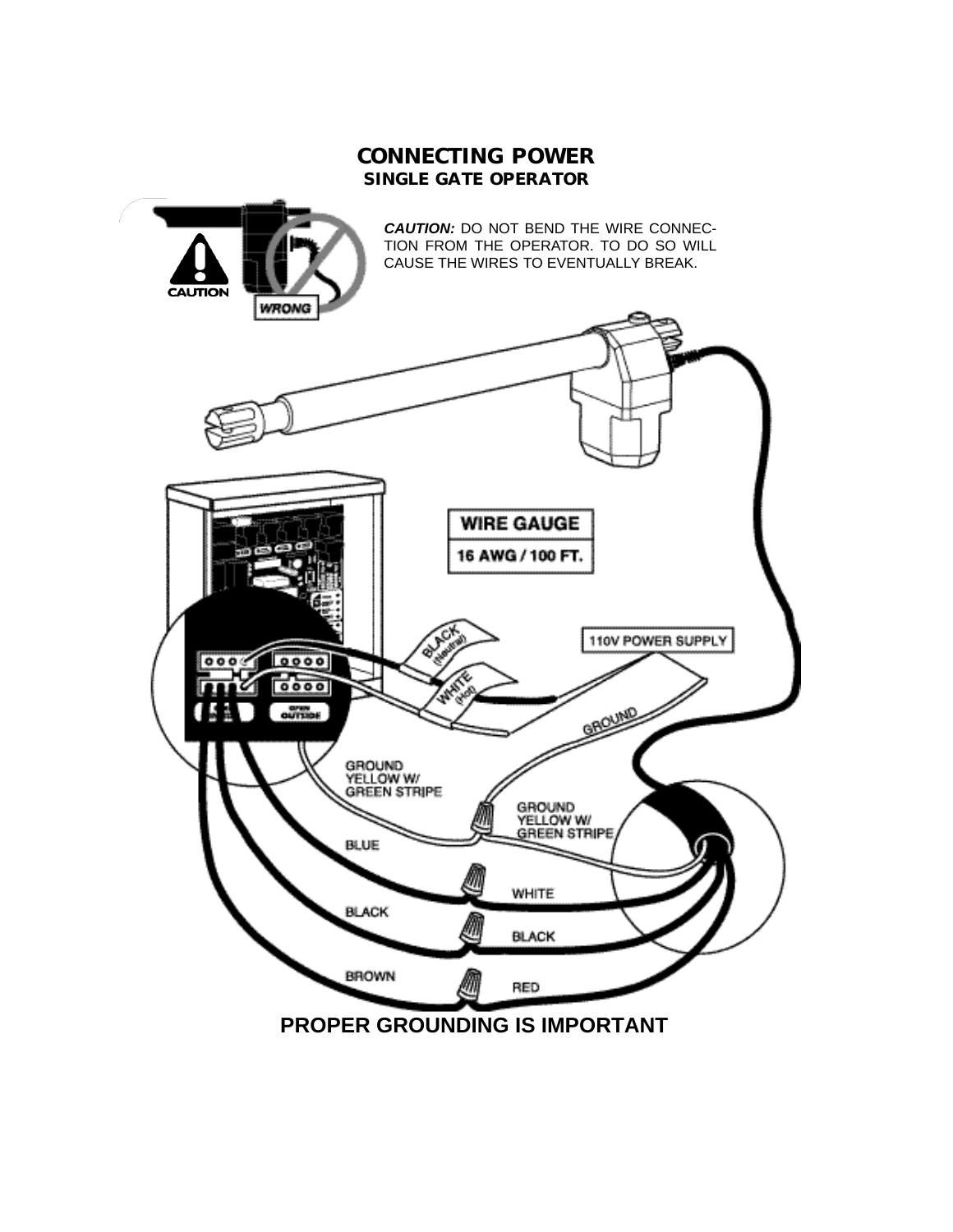

**PROPER GROUNDING IS IMPORTANT**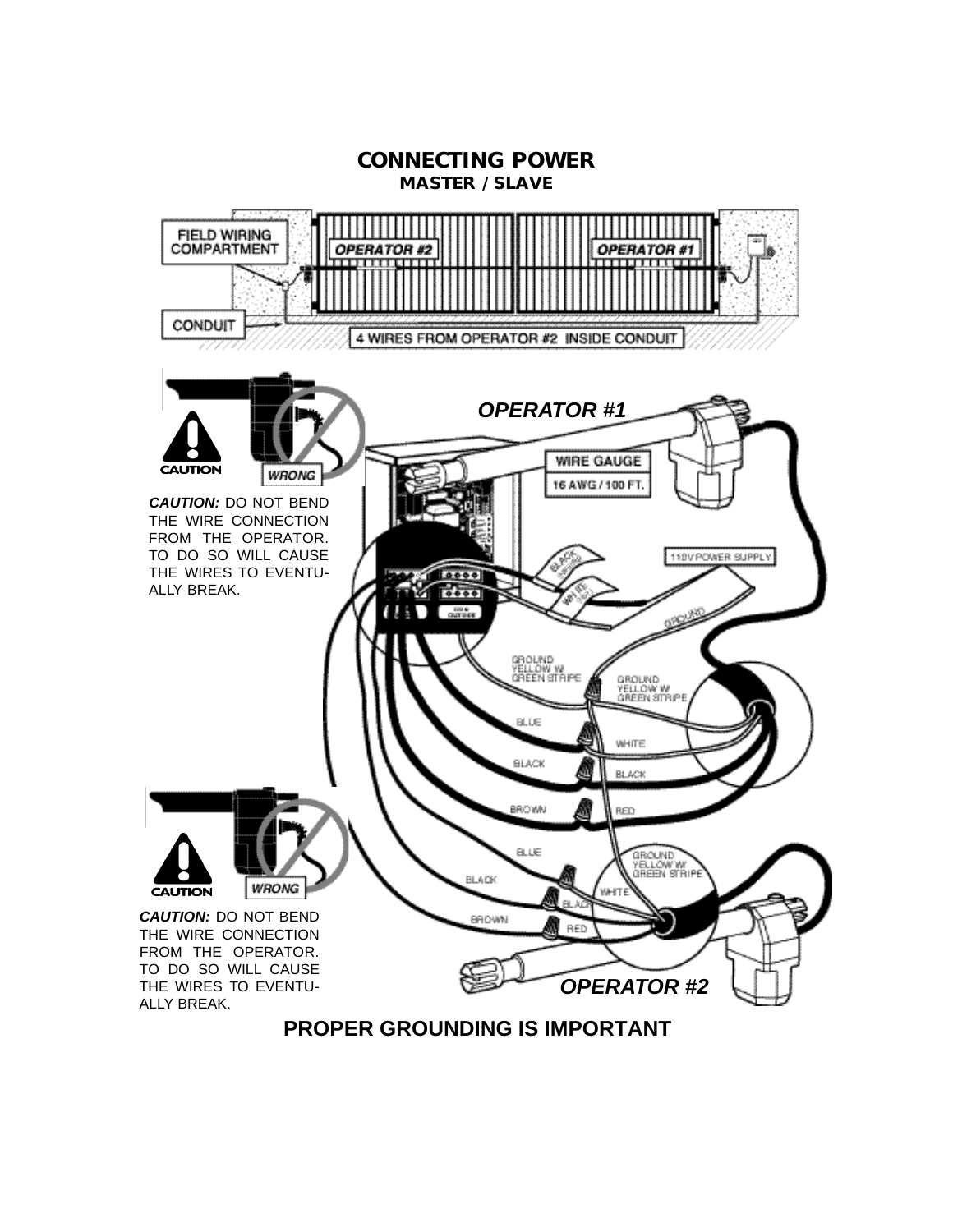# *CHOOSING MOVEMENT DIRECTION*



#### *CURRENT SENSOR ADJUSTMENT*

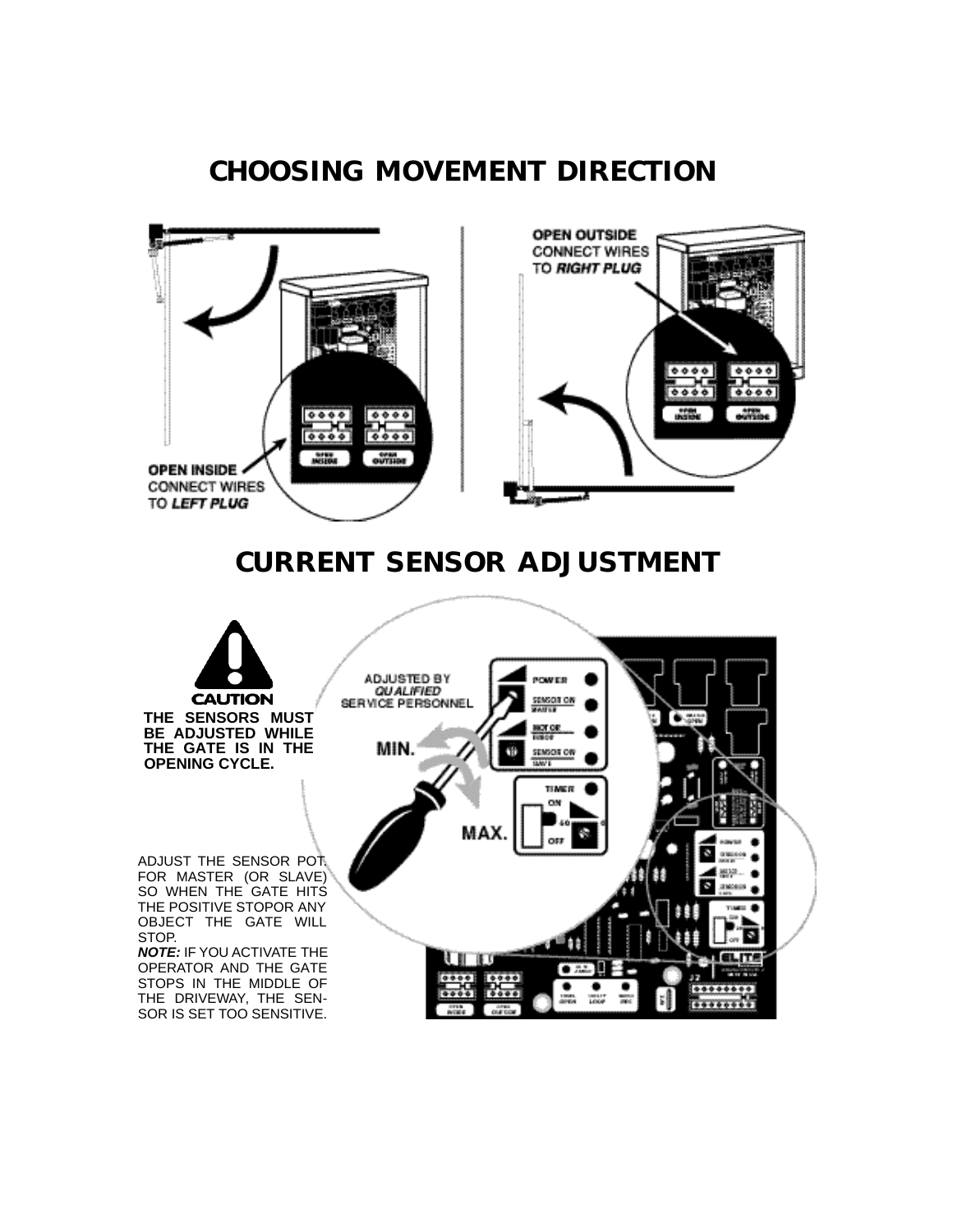# *CHOOSING OPEN/CLOSE SHUT-OFF SYSTEM*

The Elite Actuator-1 has two modes of operation that the end user and/or installer can choose from.

#### Elite recommends Mode One

Mode One: (W1 Jumper ON) Step 1: Unit reaches the limit. Step 2: Unit releases the Actuator. (to prevent jamming) Step 3: Unit stops the Actuator.

#### Mode Two: (W1 Jumper OFF or cut off) Step 1: Unit reaches the limit.





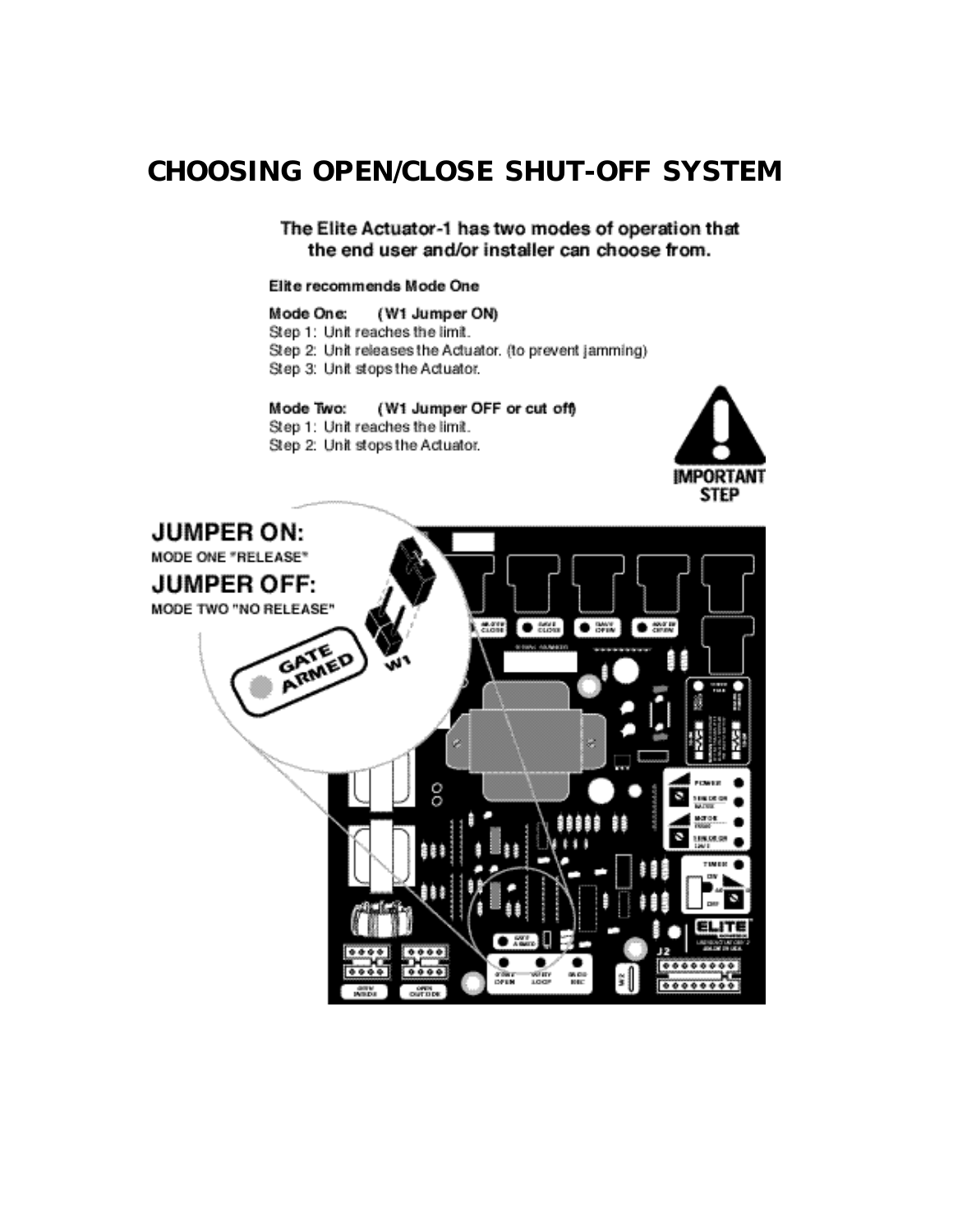

## *CONTROL BOARD OPERATION*

- 12. Slave Sensor Pot 13. Slave Sensor On LED
- 
- 25. Shut-off mode Jumper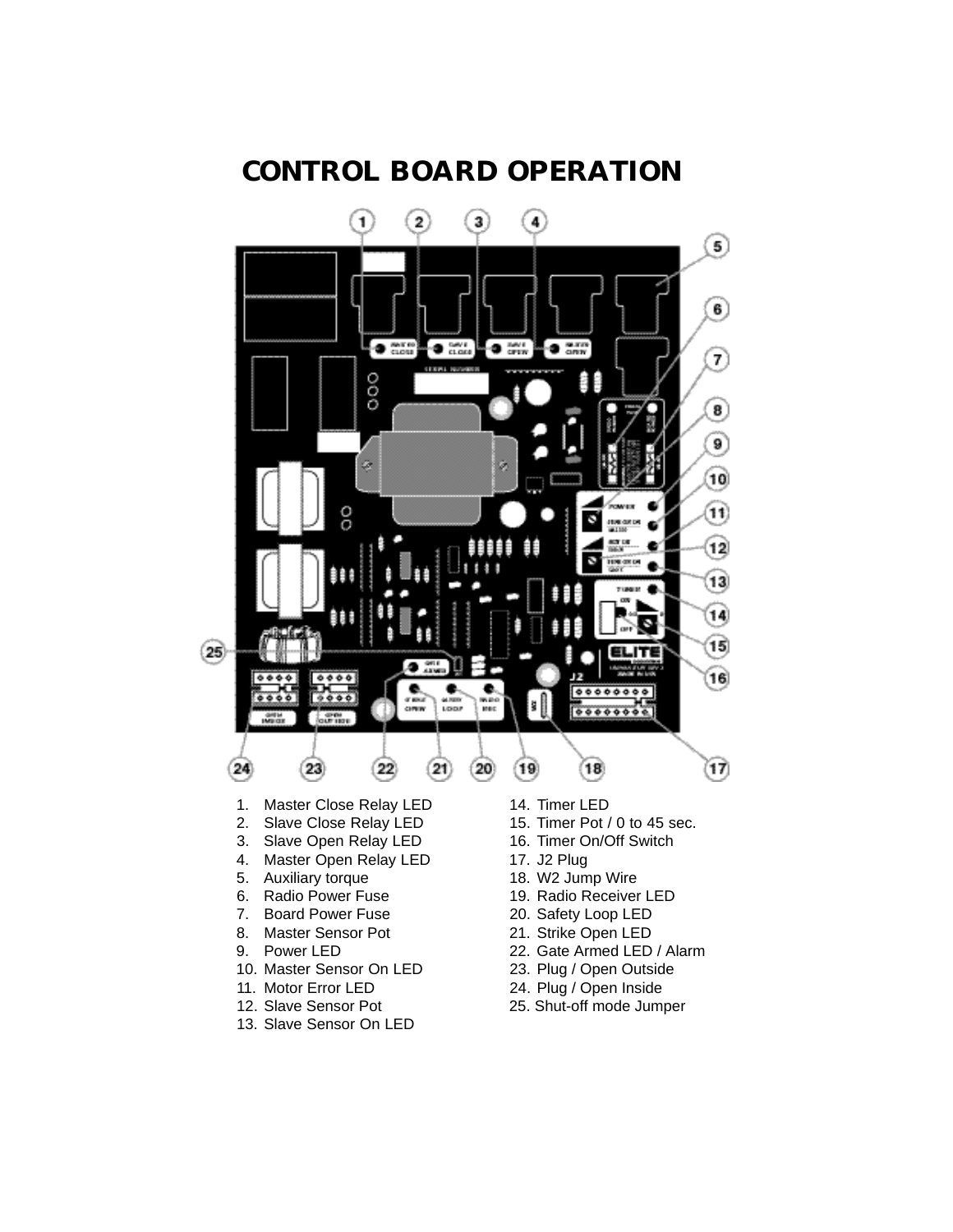# *DRY CONTACT & RECEIVER WIRING*

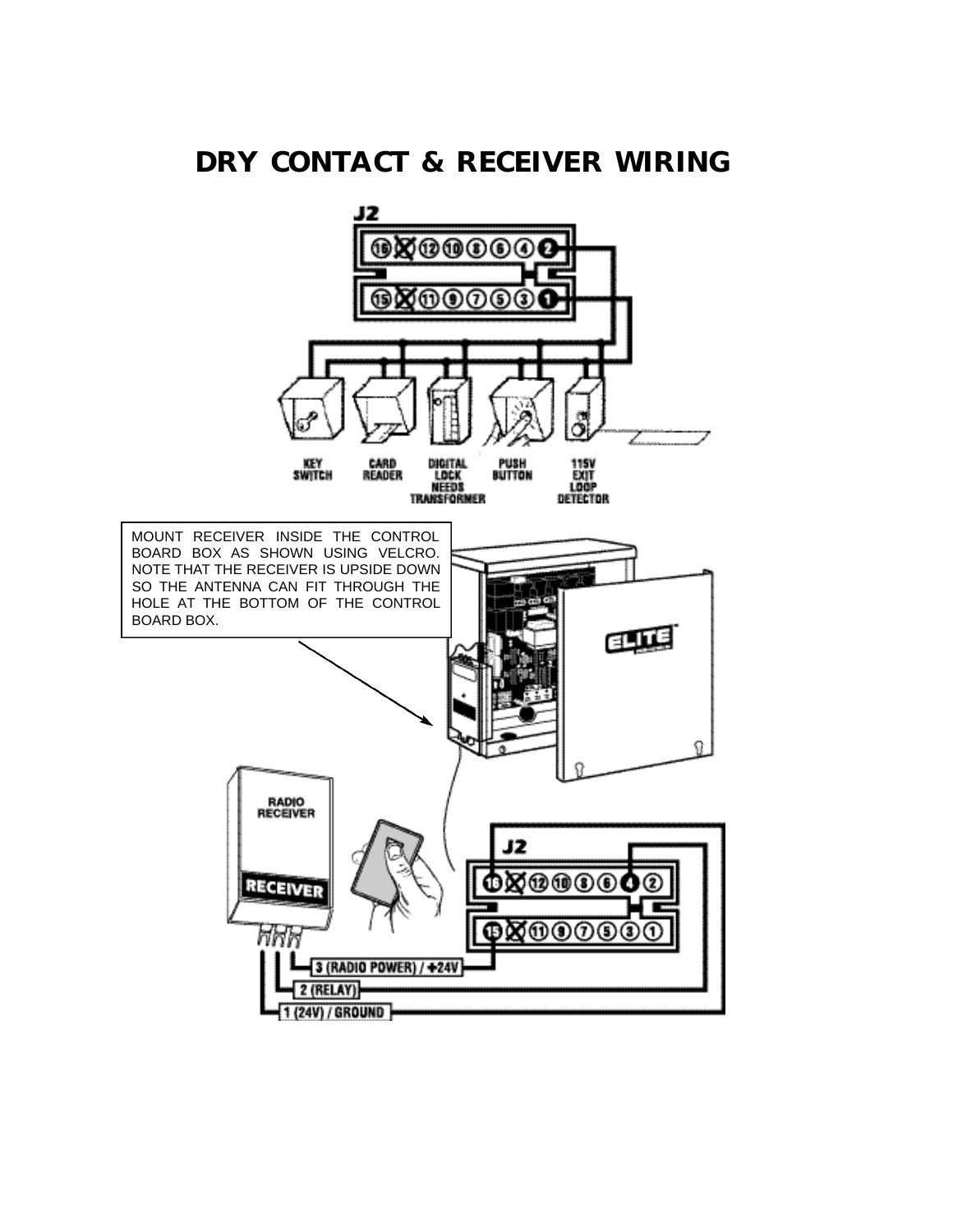# *SAFETY LOOP INSTALLATION*

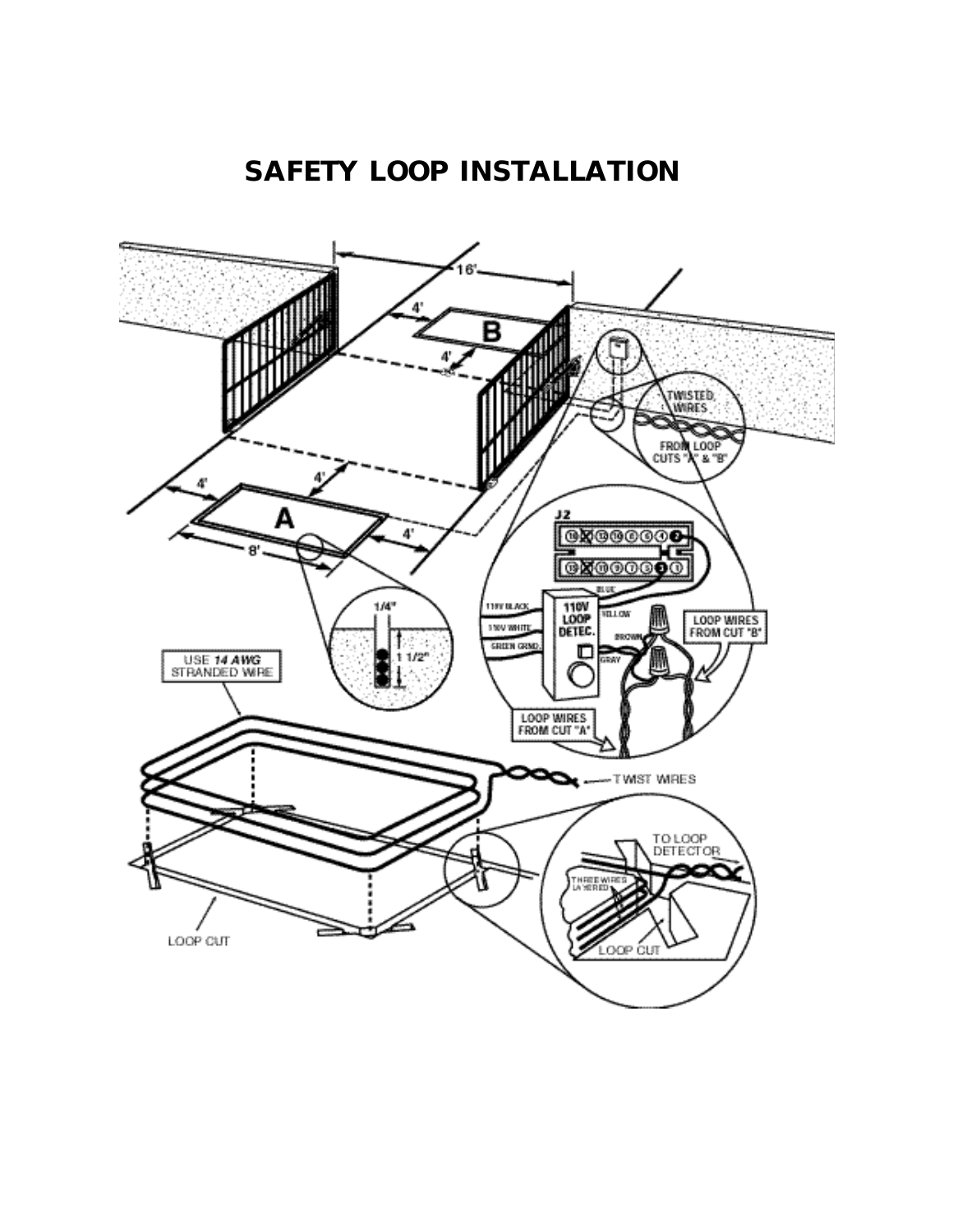

# *INTERFACING WITH HOUSE ALARM*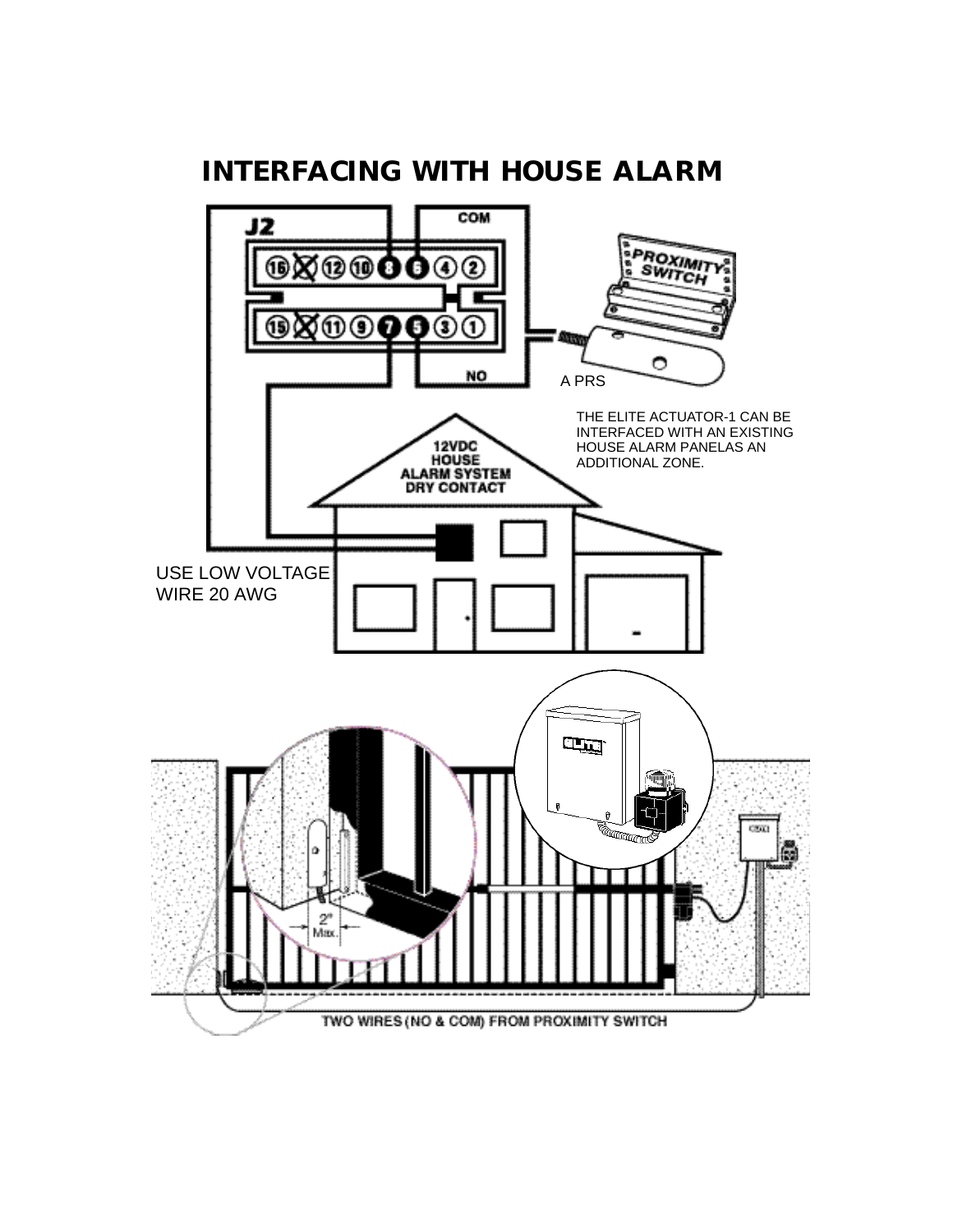# *OPTIONAL ALARM & STROBE LIGHT*



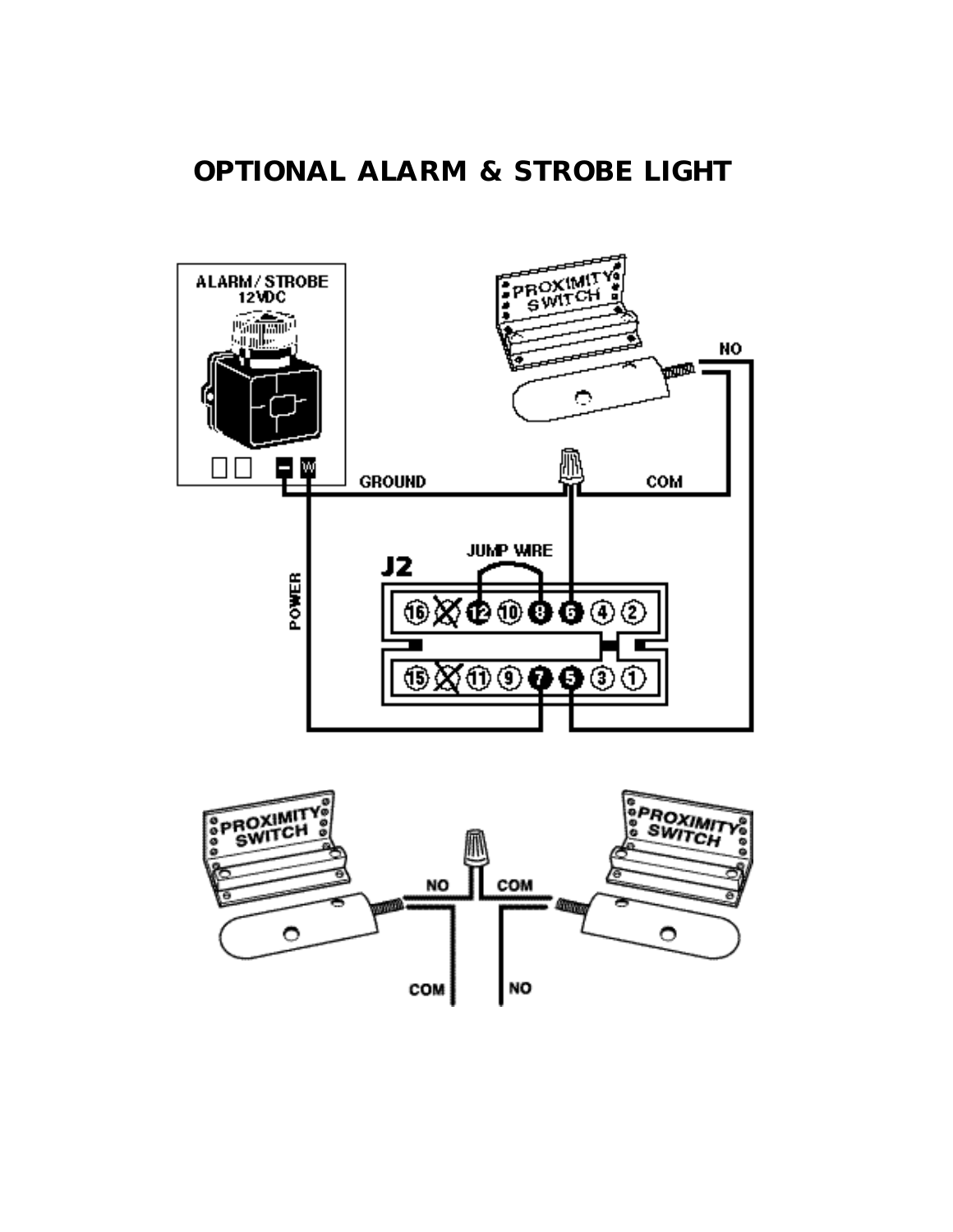

TO REDUCE THE RISK OF INJURY, ELITE *HIGHLY RECOMMENDS* INSTALLING A PHOTOCELL SENSOR WHEN THE GATE OPENS TO LESS THAN 18" FROM A WALL OR ANY OTHER OBJECT. FOLLOW THE INSTALLATION INSTRUCTIONS PROVIDED WITH THE PHOTOCELL SENSOR FOR ACCURATE PLACEMENT OF THE PHOTOCELLAND THE REFLECTOR.

| <b>GATE IS OPEN</b> | <b>REFLECTOR</b> |
|---------------------|------------------|
| PHOTOCELL           |                  |
|                     |                  |
|                     |                  |

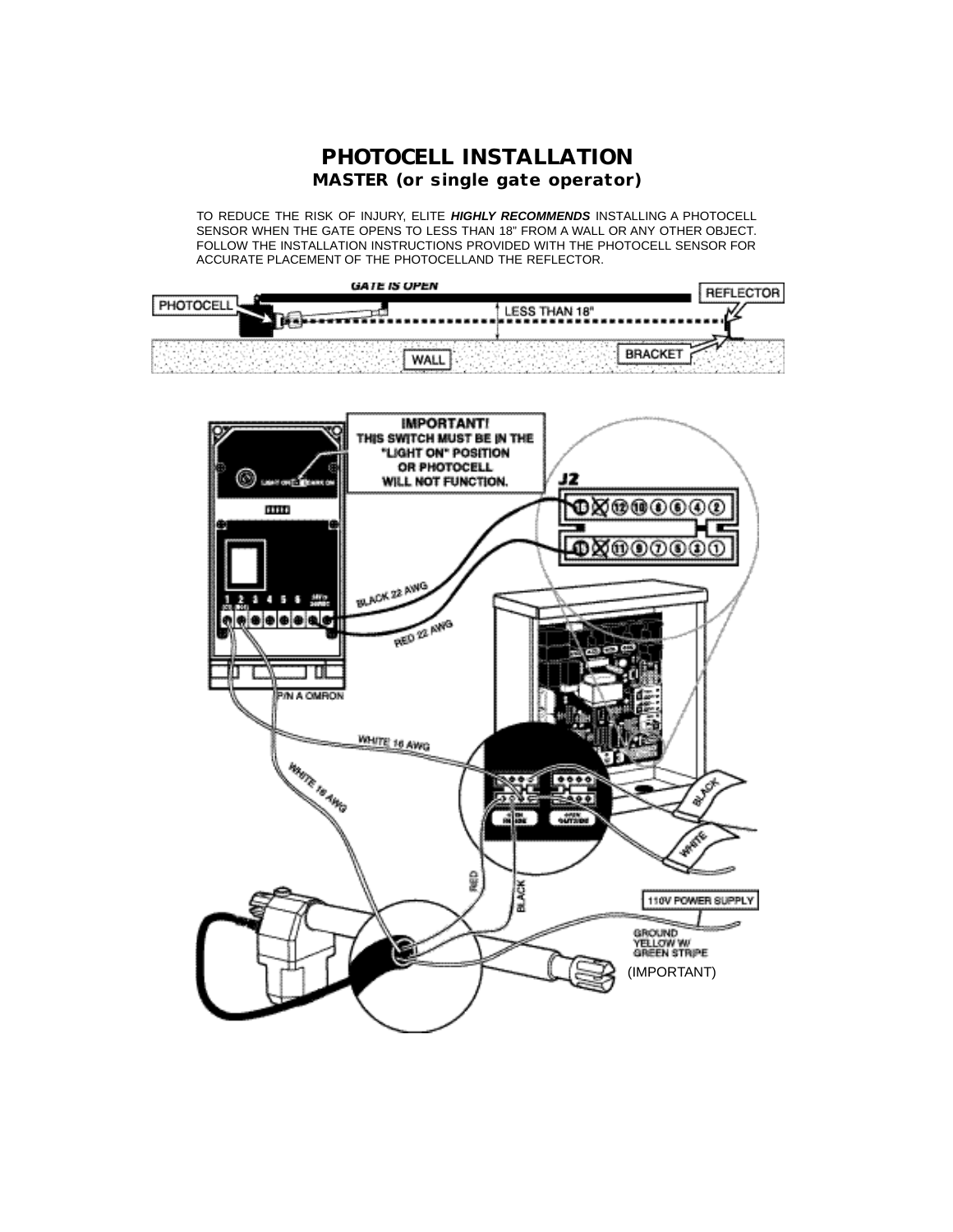#### *PHOTOCELL INSTALLATION*

*SLAVE (or second gate operator)*

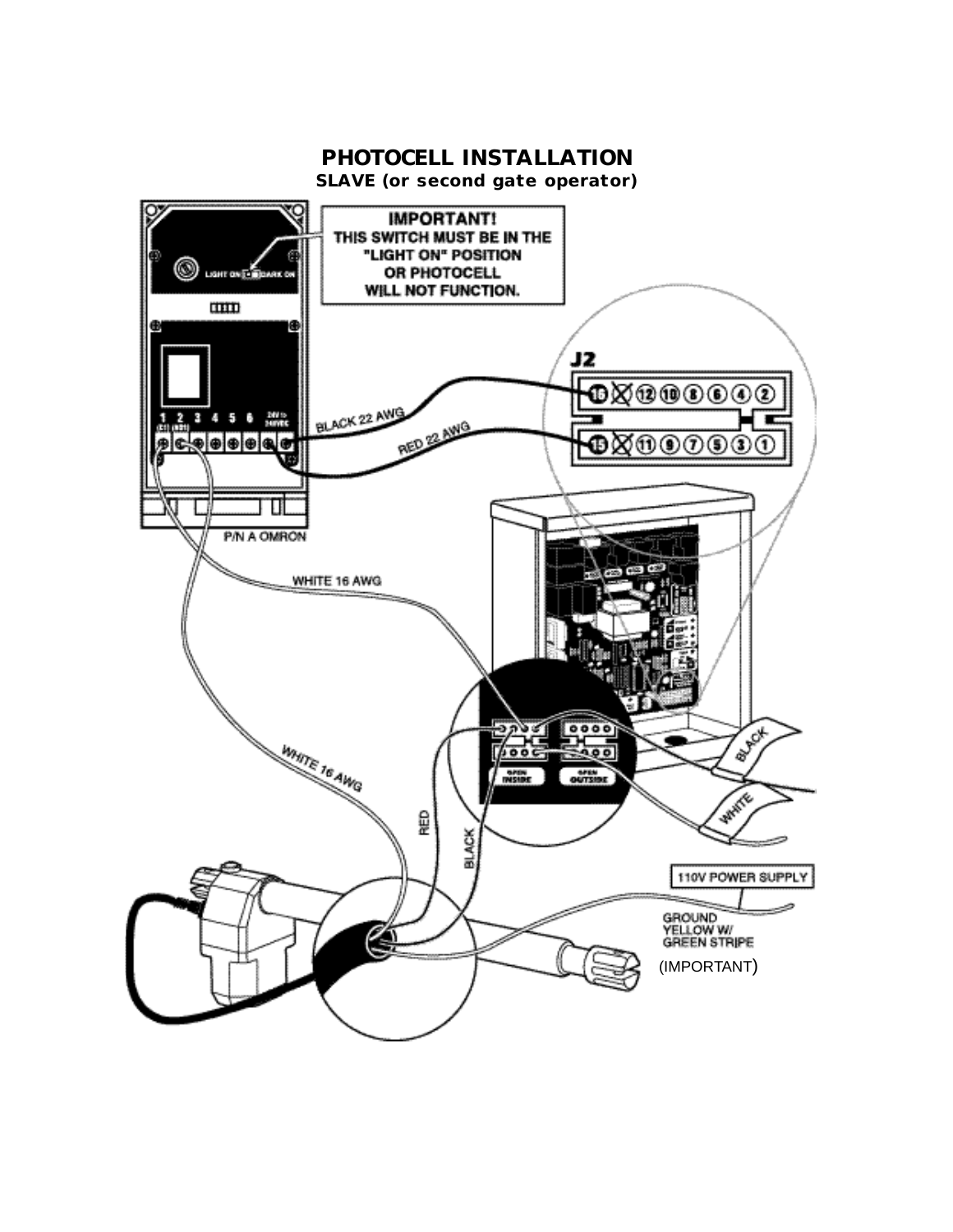# *MAGNETIC LOCK INSTALLATION*

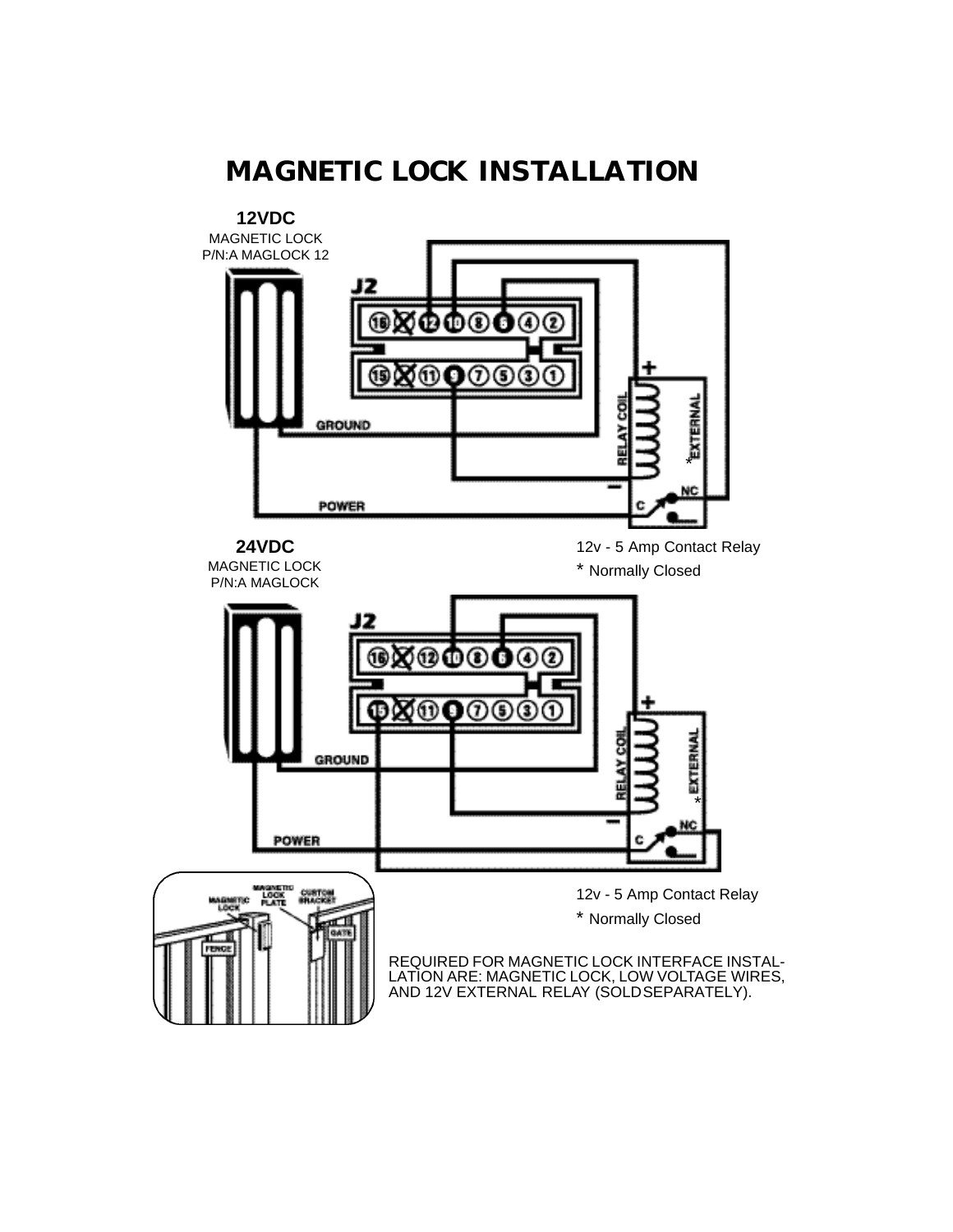## *EMERGENCY KEY RELEASE*



TO MOVE THE GATE DURING AN EMERGENCY OR POWER FAILURE, INSERT THE *KEY RELEASE* (STEP 1) INTO THE KEY RELEASE HOLE ON THE TOP OF THE OPERATOR. TURN THE KEY *COUNTER CLOCKWISE TO RELEASE THE GATE*.





MOVE THE GATE WITH YOUR HAND (STEP 2) TO THE FULL90° OPENING AND RE-LOCK THE OPERATOR (STEP 3) BY TURNING THE **KEY** *RELEASE CLOCKWISE*. THE OPER-ATOR CAN NOW RESUME NORMAL OPERATION AS SOON AS POWER IS RESTORED (STEP 4).



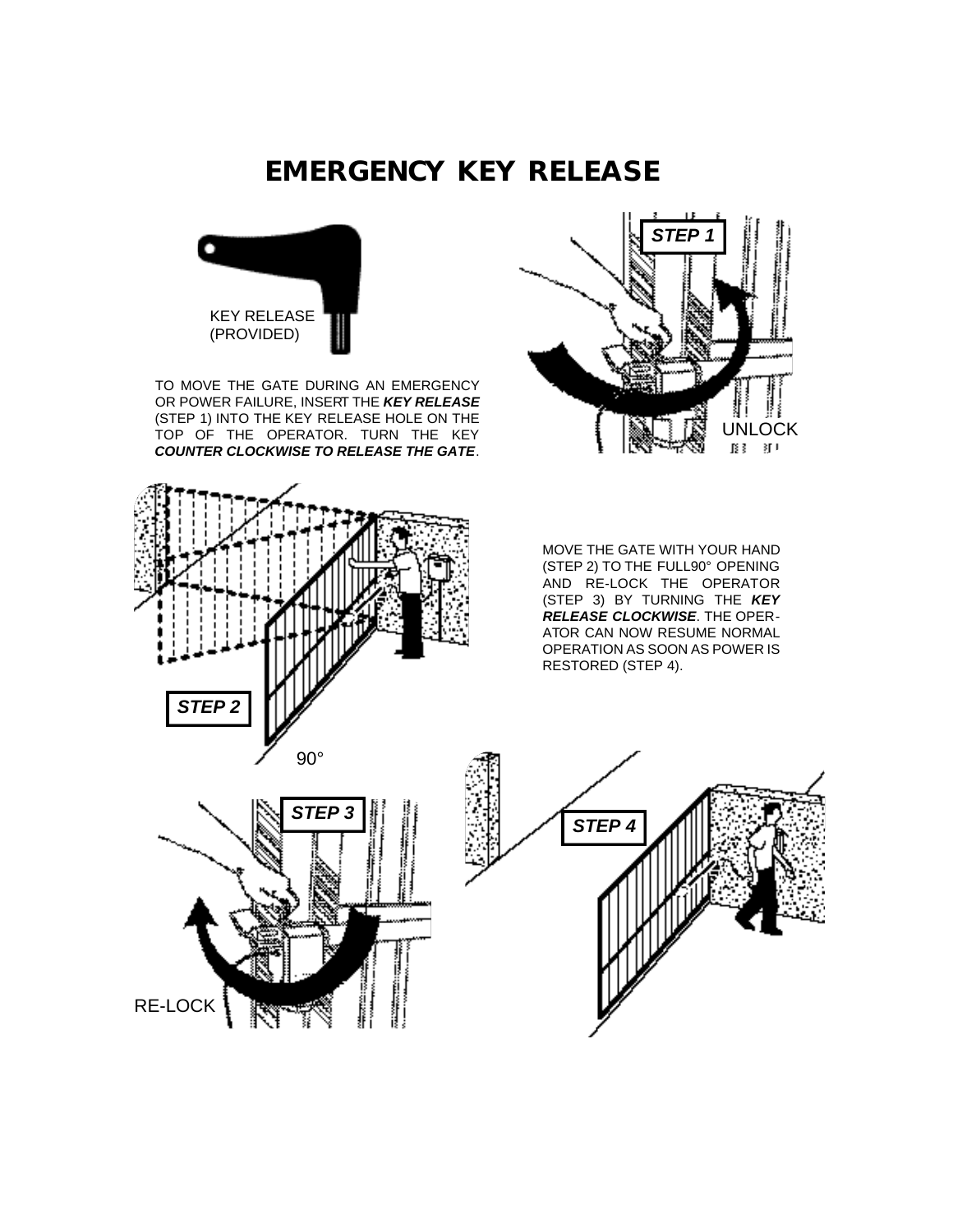# *TROUBLESHOOTING*



# *HOW TO REMOVE CONTROL BOARD*



DETACH THE *OPEN INSIDE* (OR OPEN OUTSIDE) PLUG AND THE *J2* PLUG. REMOVE THE THREE, LONG HEX-SHAPED NUTS AND REMOVE CONTROLBOARD. REVERSE THIS PROCESS TO INSTALL THE CONTROL BOARD.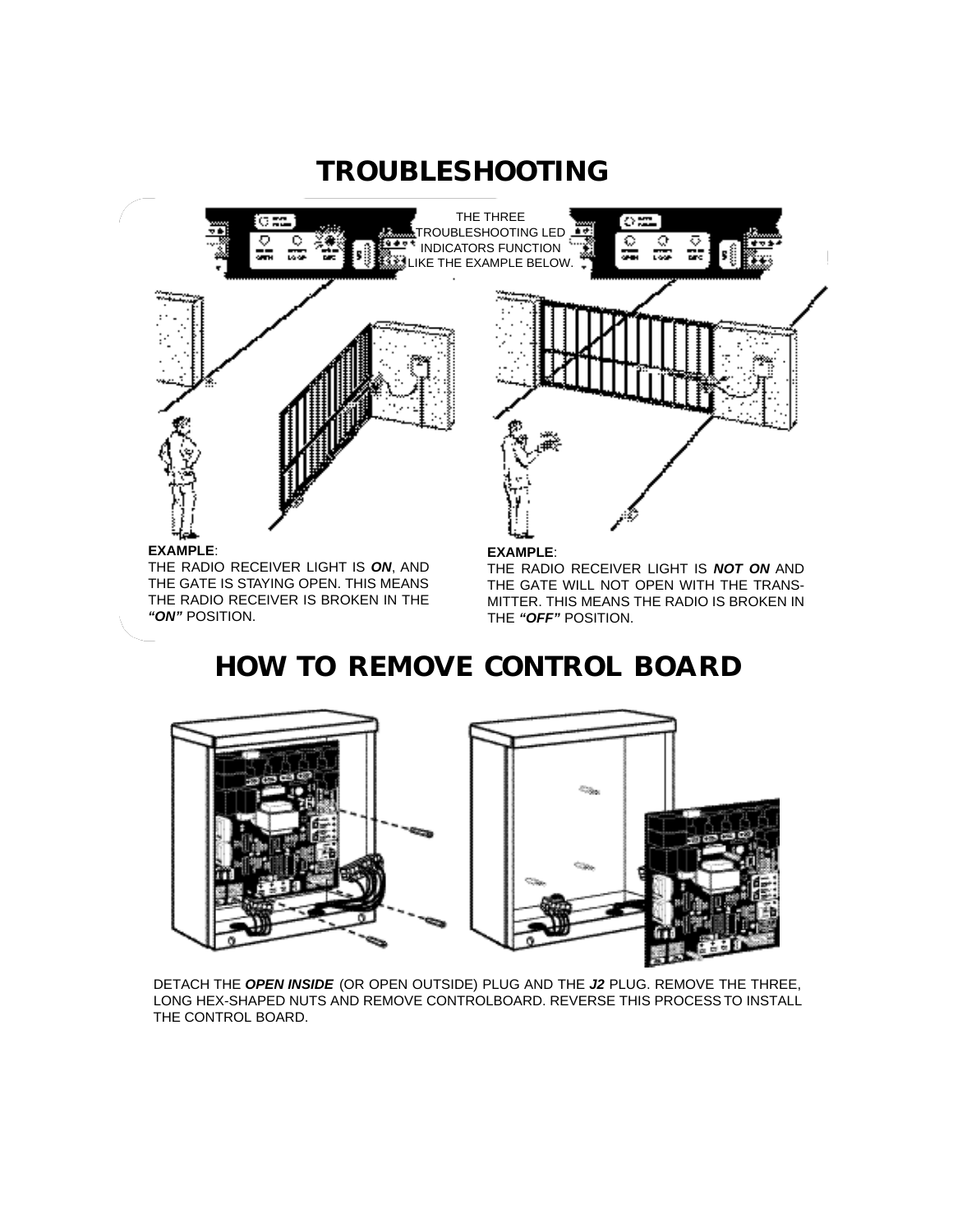#### *ELITE ACTUATOR-1™ PARTS LIST*



- Q006 Control Board Nuts (set)
- Q186 Master Slave Control Board
- Q187 Single Control Board
- Q188 Operator
- Q189 Control Board Box
- Q190 Cover
- Q191 Key Release
- Q192 Front Mounting Plate, Retaining Rings, Pins, Back Mounting Plate, and Key Release Cover
- Q193 Act-1 Motor Harness
- Q194 Act- M/S Motor Harness
- Q195 Act- Radio & Accessory Harness

#### MAINTENANCE

THE ELITE ACTUATOR-1™ IS DESIGNED TO BE VERY LOW IN MAINTENANCE. YOU MAY HAVE TO PERIODICALLY GREASE HINGES ON YOUR GATE. ANY SERVICE MUST BE PERFORMED BY AN AUTHORIZED SERVICE TECHNICIAN.